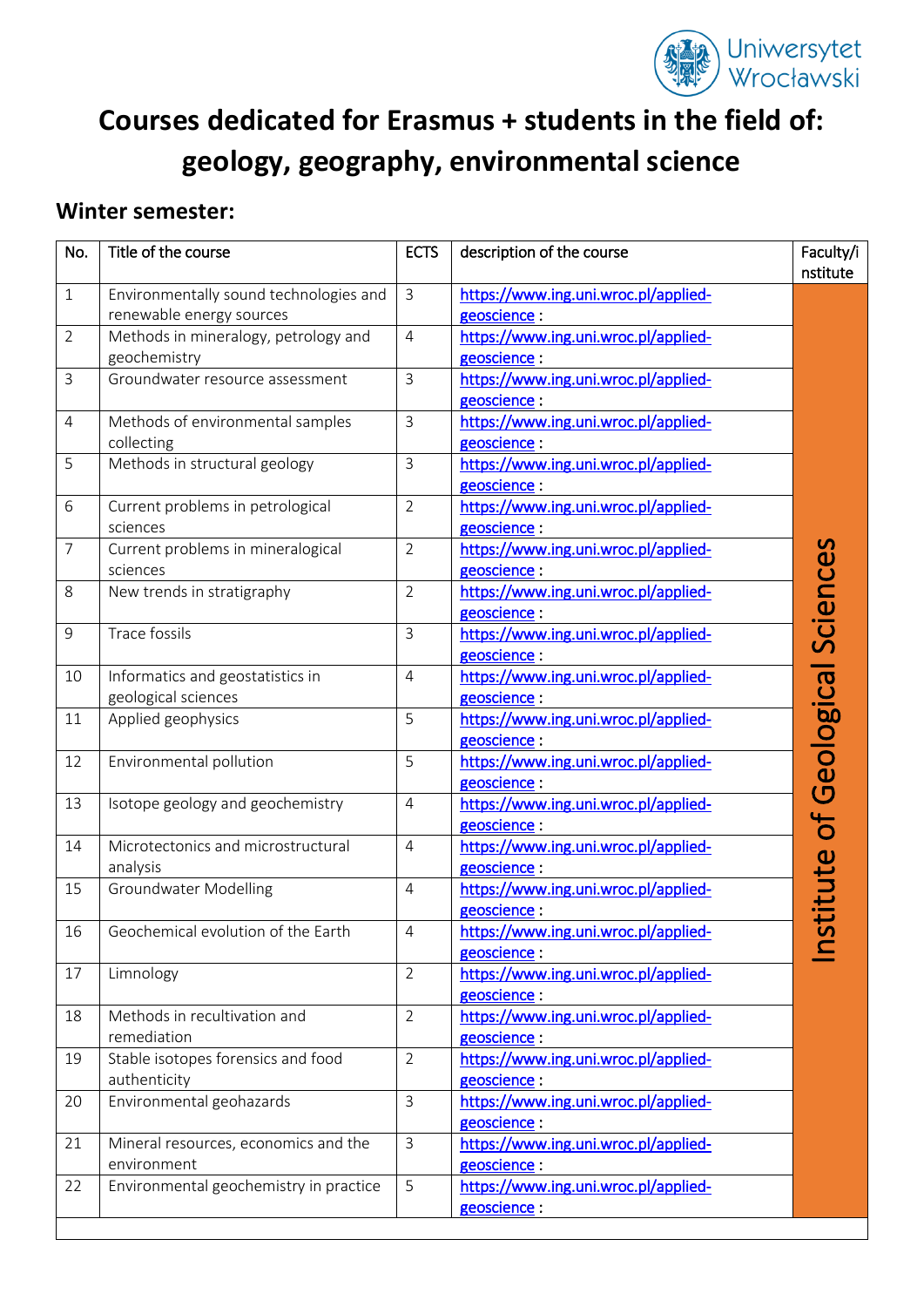| 23 | Research methods in geography of<br>tourism                                      | $\overline{2}$ | https://www.geogr.uni.wroc.pl/tourism-and-<br>hospitality-contents\                          |                            |
|----|----------------------------------------------------------------------------------|----------------|----------------------------------------------------------------------------------------------|----------------------------|
| 24 | Tourism geography of Poland                                                      | $\overline{4}$ | https://www.geogr.uni.wroc.pl/tourism-and-                                                   |                            |
| 25 | Introduction to the Hospitalit                                                   | $\overline{4}$ | hospitality-contents\<br>https://www.geogr.uni.wroc.pl/tourism-and-<br>hospitality-contents\ | Jevelopmen                 |
| 26 | Geographical resources for tourism<br>development worldwide                      | $\overline{3}$ | https://www.geogr.uni.wroc.pl/tourism-and-<br>hospitality-contents\                          |                            |
| 27 | Selected forms of contemporary<br>tourism                                        | $\overline{4}$ | https://www.geogr.uni.wroc.pl/tourism-and-<br>hospitality-contents\                          |                            |
| 28 | <b>Tourist Product</b>                                                           | $\overline{2}$ | https://www.geogr.uni.wroc.pl/tourism-and-<br>hospitality-contents\                          |                            |
| 29 | Sustainable development of tourism                                               | $\overline{4}$ | https://www.geogr.uni.wroc.pl/tourism-and-<br>hospitality-contents\                          | Regiona                    |
| 30 | Tourguiding- practical skill                                                     | $\overline{2}$ | https://www.geogr.uni.wroc.pl/tourism-and-<br>hospitality-contents\                          |                            |
| 31 | Intercultural communication                                                      | $\overline{2}$ | https://www.geogr.uni.wroc.pl/tourism-and-<br>hospitality-contents\                          | pue                        |
| 32 | Research seminar 1                                                               | $\overline{2}$ | https://www.geogr.uni.wroc.pl/tourism-and-<br>hospitality-contents\                          |                            |
| 33 | Tourism geography of Americas                                                    | $\overline{2}$ | https://www.geogr.uni.wroc.pl/tourism-and-<br>hospitality-contents\                          | NUd                        |
| 34 | Tourism geography of Asia and Australi                                           | $\overline{2}$ | https://www.geogr.uni.wroc.pl/tourism-and-<br>hospitality-contents\                          | Geogra                     |
| 35 | <b>Business of Tour-Operations</b>                                               | $\overline{4}$ | https://www.geogr.uni.wroc.pl/tourism-and-<br>hospitality-contents\                          |                            |
| 36 | Geodiversity, Geoheritage,<br>Geoconservation -<br>towards sustainable Geoturism | $\mathsf{3}$   | https://www.geogr.uni.wroc.pl/tourism-and-<br>hospitality-contents\                          | $\mathbf{\mathsf{O}}$<br>ധ |
| 37 | Introduction to spatial economy in<br>tourism                                    | $\overline{4}$ | https://www.geogr.uni.wroc.pl/tourism-and-<br>hospitality-contents\                          |                            |
| 38 | Geography of art and civilization                                                | $\mathbf{3}$   | https://www.geogr.uni.wroc.pl/tourism-and-<br>hospitality-contents\                          |                            |
| 39 | Human aspects of tourism                                                         | $\overline{2}$ | https://www.geogr.uni.wroc.pl/tourism-and-<br>hospitality-contents\                          | $\mathbf{C}$               |
|    |                                                                                  |                |                                                                                              |                            |
| 40 | Basic Modeling in Ecology with R                                                 | $\overline{4}$ | https://www.biologia.uni.wroc.pl/pl/page/studi<br>a/ERASMUS%2B+Incoming+mobility             |                            |
| 41 | Basic Palaeontology I                                                            | 12             | https://www.biologia.uni.wroc.pl/pl/page/studi<br>a/ERASMUS%2B+Incoming+mobility             |                            |
| 42 | Biology                                                                          | $\overline{4}$ | https://www.biologia.uni.wroc.pl/pl/page/studi<br>a/ERASMUS%2B+Incoming+mobility             |                            |
| 43 | Conservation genetics                                                            | $\mathbf{3}$   | https://www.biologia.uni.wroc.pl/pl/page/studi<br>a/ERASMUS%2B+Incoming+mobility             |                            |
| 44 | Ecology and evolution of parasites and<br>parasitism                             | $\mathfrak{Z}$ | https://www.biologia.uni.wroc.pl/pl/page/studi<br>a/ERASMUS%2B+Incoming+mobility             |                            |
| 45 | English language in biology                                                      | $\mathbf{3}$   | https://www.biologia.uni.wroc.pl/pl/page/studi<br>a/ERASMUS%2B+Incoming+mobility             | Faculty of Biologica       |
| 46 | Environmetal biology                                                             | $\overline{4}$ | https://www.biologia.uni.wroc.pl/pl/page/studi<br>a/ERASMUS%2B+Incoming+mobility             |                            |
| 47 | Forensic microbiology                                                            | $\overline{2}$ | https://www.biologia.uni.wroc.pl/pl/page/studi<br>a/ERASMUS%2B+Incoming+mobility             |                            |
| 48 | History of European teriofauna                                                   | 6              | https://www.biologia.uni.wroc.pl/pl/page/studi<br>a/ERASMUS%2B+Incoming+mobility             |                            |

Ccioncoc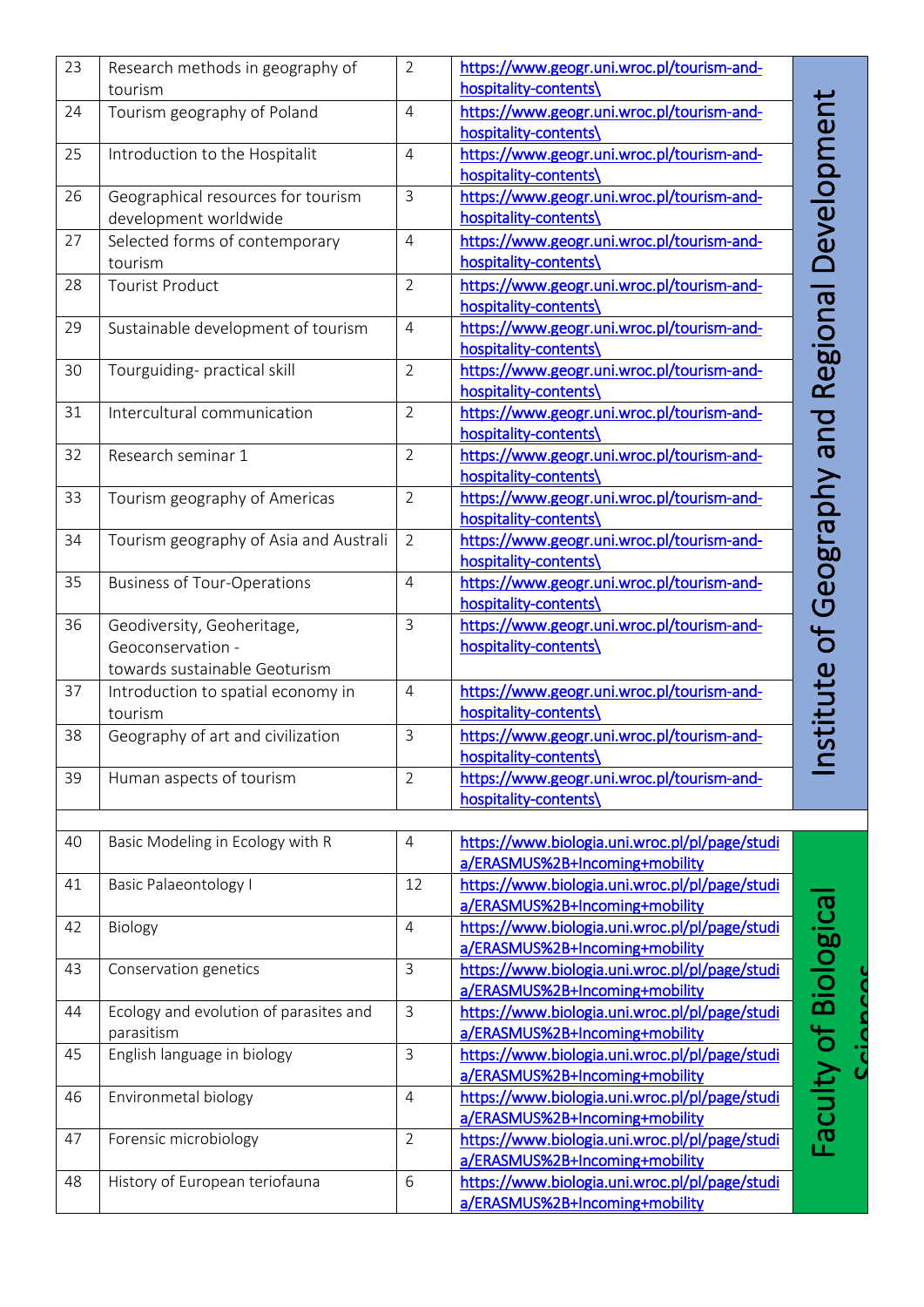| 49 | History of the European ichthyofauna                        | 6              | https://www.biologia.uni.wroc.pl/pl/page/studi<br>a/ERASMUS%2B+Incoming+mobility |  |
|----|-------------------------------------------------------------|----------------|----------------------------------------------------------------------------------|--|
| 50 | Infectious parasitic diseases                               | $\overline{4}$ | https://www.biologia.uni.wroc.pl/pl/page/studi<br>a/ERASMUS%2B+Incoming+mobility |  |
| 51 | Introduction to numerical programming<br>in Python language | $\overline{2}$ | https://www.biologia.uni.wroc.pl/pl/page/studi<br>a/ERASMUS%2B+Incoming+mobility |  |
| 52 | Medical microbiology                                        | $\overline{4}$ | https://www.biologia.uni.wroc.pl/pl/page/studi<br>a/ERASMUS%2B+Incoming+mobility |  |
| 53 | Medicinal natural products                                  | 3              | https://www.biologia.uni.wroc.pl/pl/page/studi<br>a/ERASMUS%2B+Incoming+mobility |  |
| 54 | Methods of experimental research                            | $\overline{4}$ | https://www.biologia.uni.wroc.pl/pl/page/studi<br>a/ERASMUS%2B+Incoming+mobility |  |
| 55 | Microbial growth and control                                | $\overline{2}$ | https://www.biologia.uni.wroc.pl/pl/page/studi<br>a/ERASMUS%2B+Incoming+mobility |  |
| 56 | Palaeoichthyology                                           | 6              | https://www.biologia.uni.wroc.pl/pl/page/studi<br>a/ERASMUS%2B+Incoming+mobility |  |
| 57 | Paleoecology                                                | $\overline{4}$ | https://www.biologia.uni.wroc.pl/pl/page/studi<br>a/ERASMUS%2B+Incoming+mobility |  |
| 58 | Plant cell culture techniques                               | 6              | https://www.biologia.uni.wroc.pl/pl/page/studi<br>a/ERASMUS%2B+Incoming+mobility |  |
| 59 | Plant physiology                                            | 3              | https://www.biologia.uni.wroc.pl/pl/page/studi<br>a/ERASMUS%2B+Incoming+mobility |  |

## Summer semester

| No. | Title of the course                                                | <b>ECTS</b>    | description of the course                            | Faculty/i<br>nstitute |
|-----|--------------------------------------------------------------------|----------------|------------------------------------------------------|-----------------------|
| 60  | Applications of mineral sciences                                   | $\overline{4}$ | https://www.ing.uni.wroc.pl/applied-<br>geoscience:  |                       |
| 61  | Methods and applications in<br>stratigraphy                        | $\overline{4}$ | https://www.ing.uni.wroc.pl/applied-<br>geoscience : |                       |
| 62  | Groundwater quality                                                | $\mathsf{3}$   | https://www.ing.uni.wroc.pl/applied-<br>geoscience : |                       |
| 63  | Prospecting and evaluation of mineral<br>reserves                  | $\overline{4}$ | https://www.ing.uni.wroc.pl/applied-<br>geoscience:  | Sciences              |
| 64  | Natural stone in architecture                                      | $\overline{3}$ | https://www.ing.uni.wroc.pl/applied-<br>geoscience : |                       |
| 65  | New trends in tectonics and structural<br>geology                  | $\overline{2}$ | https://www.ing.uni.wroc.pl/applied-<br>geoscience : |                       |
| 66  | New trends in economic geology                                     | $\overline{2}$ | https://www.ing.uni.wroc.pl/applied-<br>geoscience:  | Geological            |
| 67  | Groundwater exploitation                                           | $\overline{4}$ | https://www.ing.uni.wroc.pl/applied-<br>geoscience : |                       |
| 68  | Environmentally sound technologies and<br>renewable energy sources | $\overline{3}$ | https://www.ing.uni.wroc.pl/applied-<br>geoscience : |                       |
| 69  | Applications of mineral sciences (field<br>course)                 | $\mathsf{3}$   | https://www.ing.uni.wroc.pl/applied-<br>geoscience:  |                       |
| 70  | Regional and economic geology (field<br>course)                    | $\mathsf{3}$   | https://www.ing.uni.wroc.pl/applied-<br>geoscience:  |                       |
| 71  | Hydrogeological mapping (field course)                             | $\overline{3}$ | https://www.ing.uni.wroc.pl/applied-<br>geoscience : |                       |
| 72  | Legal aspects in geology and<br>environmental management           | 5              | https://www.ing.uni.wroc.pl/applied-<br>geoscience : |                       |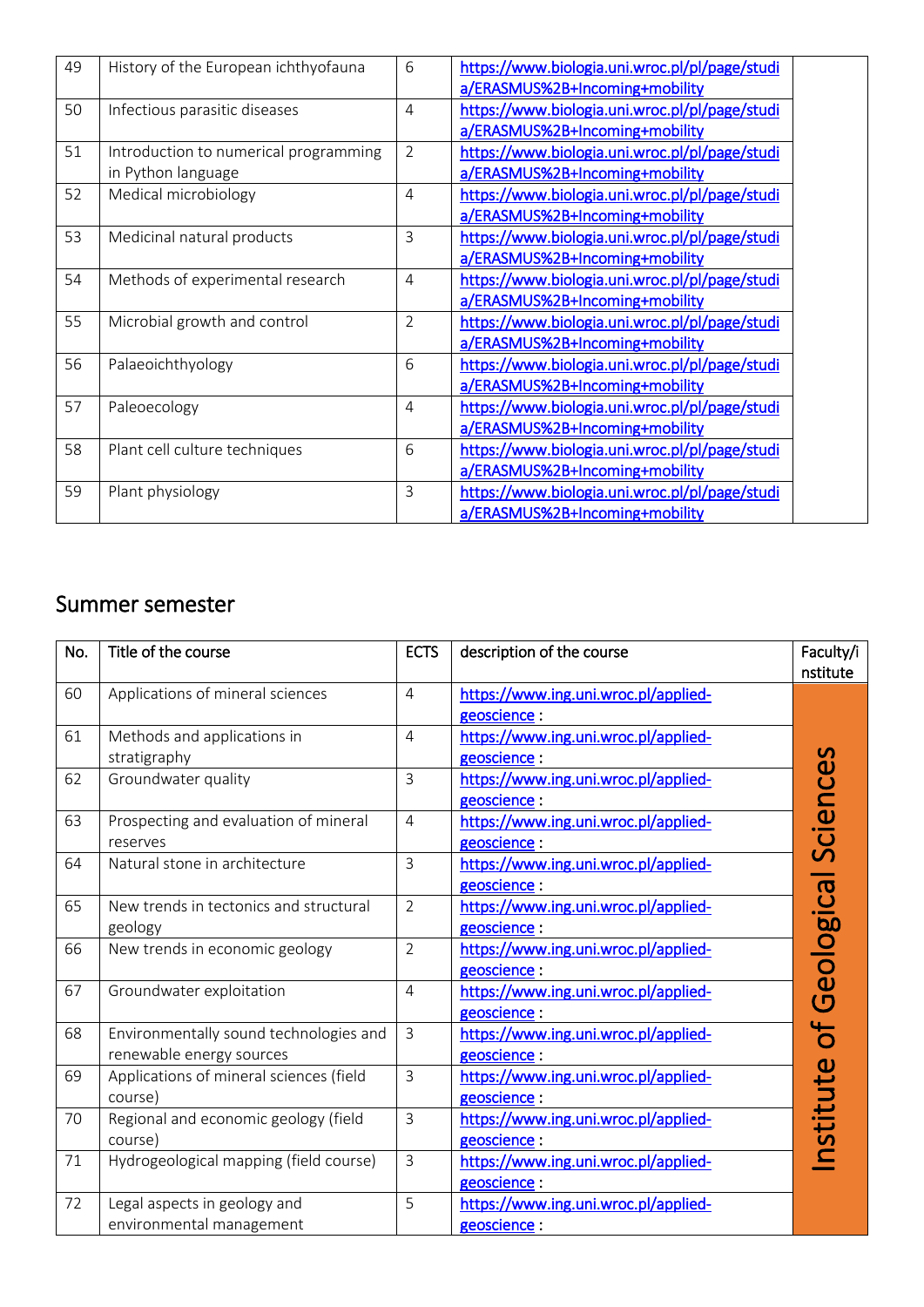| 73 | Volcanology                                 | $\overline{3}$ | https://www.ing.uni.wroc.pl/applied-           |                       |
|----|---------------------------------------------|----------------|------------------------------------------------|-----------------------|
|    |                                             |                | geoscience:                                    |                       |
| 74 | Applications of Ground Penetrating          | $\mathbf{3}$   | https://www.ing.uni.wroc.pl/applied-           |                       |
|    | Radar (GPR)                                 |                | geoscience:                                    |                       |
| 75 | Biogeochemistry and geomicrobiology         | $\overline{2}$ | https://www.ing.uni.wroc.pl/applied-           |                       |
|    |                                             |                | geoscience :                                   |                       |
|    |                                             |                |                                                |                       |
| 76 | Tourism geography of European regions       | $\mathsf{3}$   | https://www.geogr.uni.wroc.pl/tourism-and-     |                       |
|    |                                             |                | hospitality-contents\                          | Development           |
| 77 | Marketing in Tourism                        | $\mathbf{3}$   | https://www.geogr.uni.wroc.pl/tourism-and-     |                       |
|    |                                             |                | hospitality-contents\                          |                       |
| 78 | Hospitality and Tourism Planning and        | $\mathsf{3}$   | https://www.geogr.uni.wroc.pl/tourism-and-     |                       |
|    | Management                                  |                | hospitality-contents\                          |                       |
| 79 | Landscape and architecture style            | $\mathbf{3}$   | https://www.geogr.uni.wroc.pl/tourism-and-     |                       |
|    |                                             |                | hospitality-contents\                          |                       |
| 80 | Transport in Tourism                        | $\mathsf{3}$   | https://www.geogr.uni.wroc.pl/tourism-and-     |                       |
|    |                                             |                | hospitality-contents\                          |                       |
| 81 | International entrepreneurship              | $\overline{3}$ | https://www.geogr.uni.wroc.pl/tourism-and-     |                       |
|    |                                             |                | hospitality-contents\                          |                       |
| 82 | Field classes (8 days: Berlin Tourist Fairs | $\overline{4}$ | https://www.geogr.uni.wroc.pl/tourism-and-     | Regional              |
|    | and one of European destinations)           |                | hospitality-contents\                          |                       |
| 83 | <b>Business tourism</b>                     | $\mathbf{1}$   | https://www.geogr.uni.wroc.pl/tourism-and-     |                       |
|    |                                             |                | hospitality-contents\                          |                       |
| 84 | Contemporary tendences in tourism           | $\mathbf{1}$   | https://www.geogr.uni.wroc.pl/tourism-and-     |                       |
|    |                                             |                | hospitality-contents\                          |                       |
| 85 | Politics and tourism                        | $\mathbf{1}$   | https://www.geogr.uni.wroc.pl/tourism-and-     |                       |
|    |                                             |                | hospitality-contents\                          |                       |
| 86 | Regional Geography of Central Europe        | $\mathbf{1}$   | https://www.geogr.uni.wroc.pl/tourism-and-     |                       |
|    |                                             |                | hospitality-contents\                          |                       |
| 87 | Geography of tourism of Africa              | $\overline{2}$ | https://www.geogr.uni.wroc.pl/tourism-and-     | Geography and         |
|    |                                             |                | hospitality-contents\                          |                       |
| 88 | Cultural tourism                            | $\overline{3}$ | https://www.geogr.uni.wroc.pl/tourism-and-     |                       |
|    |                                             |                | hospitality-contents\                          |                       |
| 89 | Contemporary urban landscapes               | $\mathbf{1}$   | https://www.geogr.uni.wroc.pl/tourism-and-     | nstitute of           |
|    |                                             |                | hospitality-contents\                          |                       |
| 90 | Rural heritage in tourism                   | $\mathbf{1}$   | https://www.geogr.uni.wroc.pl/tourism-and-     |                       |
|    |                                             |                | hospitality-contents\                          |                       |
| 91 | Tourism in Central and Eastern              | $\mathbf{1}$   | https://www.geogr.uni.wroc.pl/tourism-and-     |                       |
|    | European Countries                          |                | hospitality-contents\                          |                       |
| 92 | Impacts of Tourism                          | $\mathbf{1}$   | https://www.geogr.uni.wroc.pl/tourism-and-     |                       |
|    |                                             |                | hospitality-contents\                          |                       |
|    |                                             |                |                                                |                       |
| 93 | Advanced techniques in plant                | $\overline{4}$ | https://www.biologia.uni.wroc.pl/pl/page/studi |                       |
|    | developmental research                      |                | a/ERASMUS%2B+Incoming+mobility                 |                       |
| 94 | Animal biology                              | $\mathsf{3}$   | https://www.biologia.uni.wroc.pl/pl/page/studi |                       |
|    |                                             |                | a/ERASMUS%2B+Incoming+mobility                 |                       |
| 95 | <b>Basic Palaeontology II</b>               | 6              | https://www.biologia.uni.wroc.pl/pl/page/studi |                       |
|    |                                             |                | a/ERASMUS%2B+Incoming+mobility                 |                       |
| 96 | Biology of ants                             | $\overline{2}$ | https://www.biologia.uni.wroc.pl/pl/page/studi | Faculty of Biological |
|    |                                             |                | a/ERASMUS%2B+Incoming+mobility                 |                       |
| 97 | Bionanotechnologies                         | $\overline{2}$ | https://www.biologia.uni.wroc.pl/pl/page/studi |                       |
|    |                                             |                | a/ERASMUS%2B+Incoming+mobility                 |                       |
| 98 | Conservation biology                        | $\overline{4}$ | https://www.biologia.uni.wroc.pl/pl/page/studi |                       |
|    |                                             |                | a/ERASMUS%2B+Incoming+mobility                 |                       |
| 99 | Diversity of invertebrates                  | $\mathsf{3}$   | https://www.biologia.uni.wroc.pl/pl/page/studi |                       |
|    |                                             |                | a/ERASMUS%2B+Incoming+mobility                 |                       |